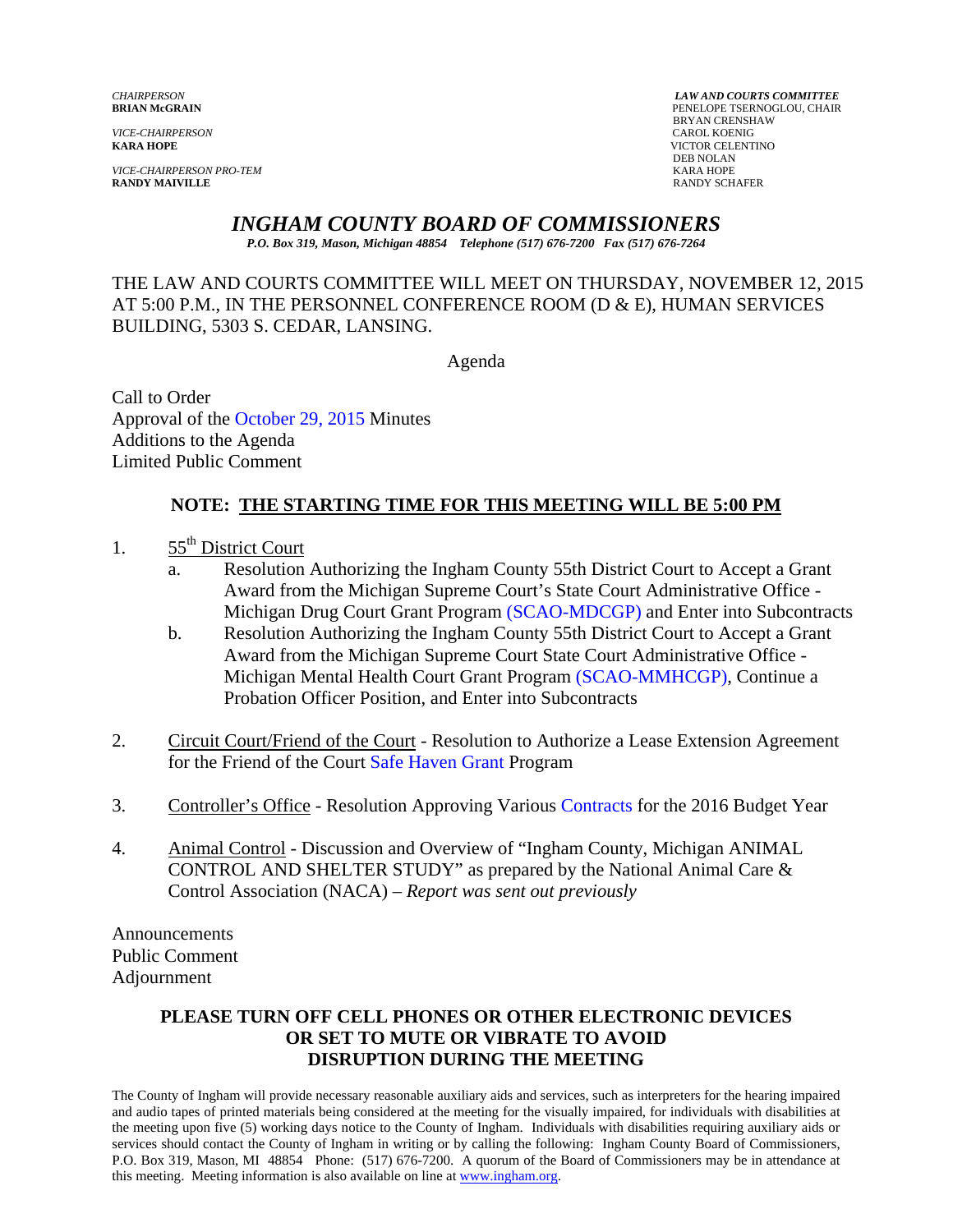### LAW & COURTS COMMITTEE October 29, 2015 **Minutes**

<span id="page-1-0"></span>

| <b>Members Present:</b> | Crenshaw, Hope, Schafer, Tsernoglou, and Nolan        |
|-------------------------|-------------------------------------------------------|
| <b>Members Absent:</b>  | Celentino and Koenig                                  |
| <b>Others Present:</b>  | John Neilsen, Lance Langdon, Henry Rojas, and Others. |

The meeting was called to order by Chairperson Tsernoglou at 6:01 p.m. in Personnel Conference Room "D & E" of the Human Services Building, 5303 S. Cedar Street, Lansing, Michigan.

### Approval of the October 15, 2015 Minutes

MOVED BY COMM. CRENSHAW, SUPPORTED BY COMM. HOPE, TO APPROVE THE MINUTES OF THE OCTOBER 15, 2015 LAW & COURTS COMMITTEE MEETING.

THE MOTION CARRIED UNANIMOUSLY. Absent: Commissioners Celentino and Koenig.

### Additions to the Agenda

Limited Public Comment

None.

# MOVED BY COMM. SCHAFER, SUPPORTED BY COMM. CRENSHAW, TO APPROVE A CONSENT AGENDA CONSISTING OF THE FOLLOWING ACTION ITEMS:

- 1. Board of Commissioners Resolution Amending Resolution 11-172 Authorizing Approvals for Reimbursement Requests and Contract Submissions within the Electronic Grant Administration Management System (EGrAMS) by the Friend of the Court and Prosecuting Attorney
- 2. Sheriff's Office Resolution to Honor Deputy Diane Johnson of the Ingham County Sheriff's Office

THE MOTION CARRIED UNANIMOUSLY. Absent: Commissioners Koenig and Celentino.

THE MOTION TO APPROVE THE ITEMS ON THE CONSENT AGENDA CARRIED UNANIMOUSLY. Absent: Commissioners Koenig and Celentino.

3. Controller's Office - Resolution to Accept and Approve a Recommendation from the 9-1-1 Advisory Board Regarding the 9-1-1 Public Safety Radio Communications System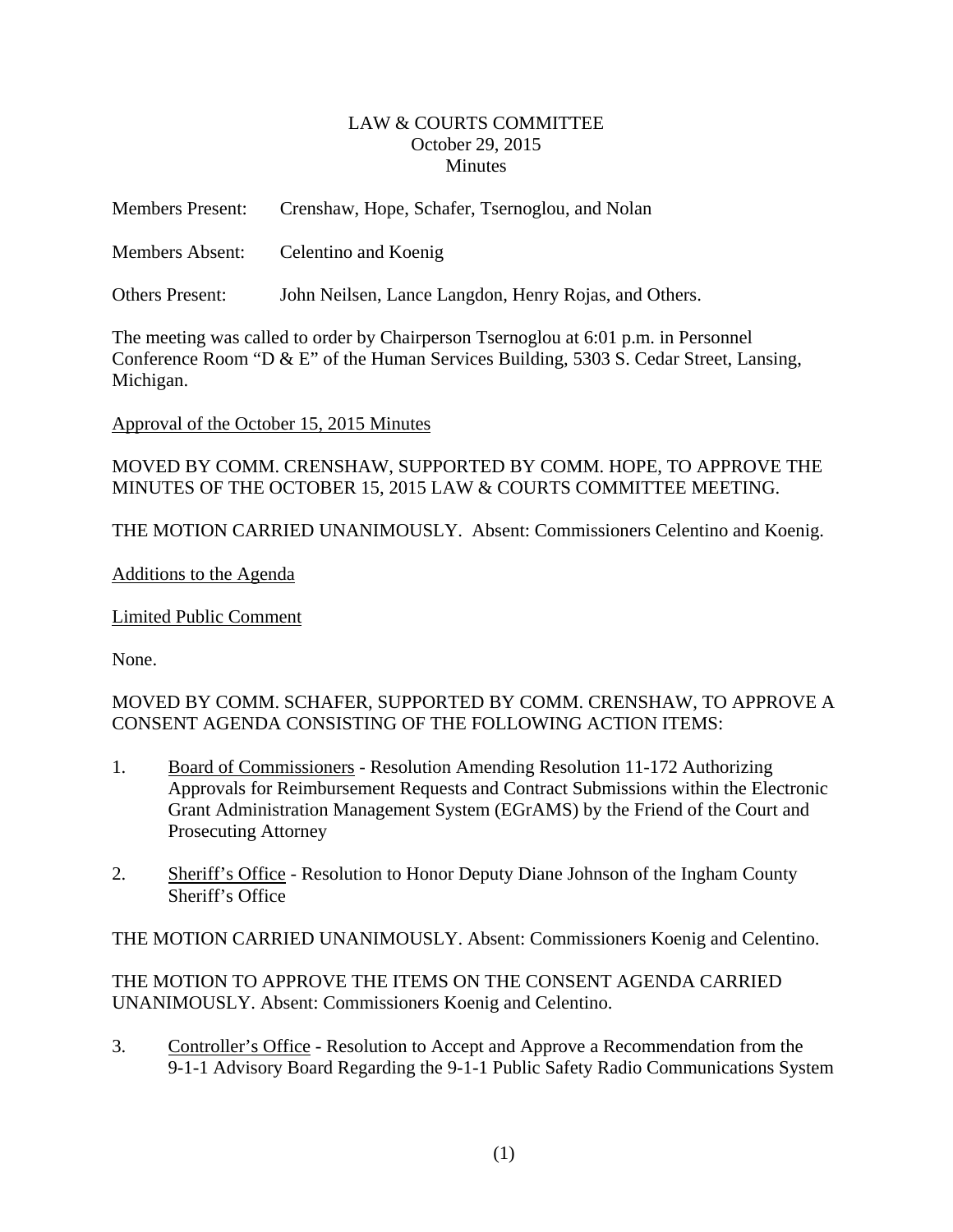# MOVED BY COMM. SCHAFER, SUPPORTED BY COMM. NOLAN, TO APPROVE THE RESOLUTION TO ACCEPT AND APPROVE A RECOMMENDATION FROM THE 9-1-1 ADVISORY BOARD REGARDING THE 9-1-1 PUBLIC SAFETY RADIO COMMUNICATIONS SYSTEM.

Commissioner Nolan stated that she felt the Michigan Public Safety Communication System was superior to the current system. She further stated that she looked forward to having the discussion about replacing the current system.

Commissioner Crenshaw asked for the life-cycle of the system.

Lance Langdon, Director of the Emergency Communications Division, answered that the system previous to the current one lasted for 25-30 years. He further stated that it would continue to be used as long as possible.

There was a discussion about the life-span of the radios.

John Neilsen, Chief Deputy Controller, stated that the life-span varied, but the contract with Harris is in place for the next six years with an option for another four years.

Commissioner Crenshaw asked if the 9-1-1 Advisory Committee would advise on an appropriate millage to raise the fund balance.

Mr. Neilsen answered that the discussion about the millage would happen in the spring and the Controller's Office would provide projections.

THE MOTION CARRIED UNANIMOUSLY. Absent: Commissioners Celentino and Koenig.

### **Announcements**

Mr. Neilsen announced that the Oasis Center would be closing by the end of the year. He further stated that they would request to use the \$40,000 approved by the board.

Commissioner Hope asked what the county's relationship to the Oasis Center was.

Mr. Neilsen stated that the county was the fiduciary for the first grant.

There was a discussion about the closing of the Oasis Center.

Commissioner Nolan asked where else they received funding.

Mr. Neilsen answered that they had a board, some fundraising, and a federal grant which was not renewed.

There was a discussion about the funding the county provided.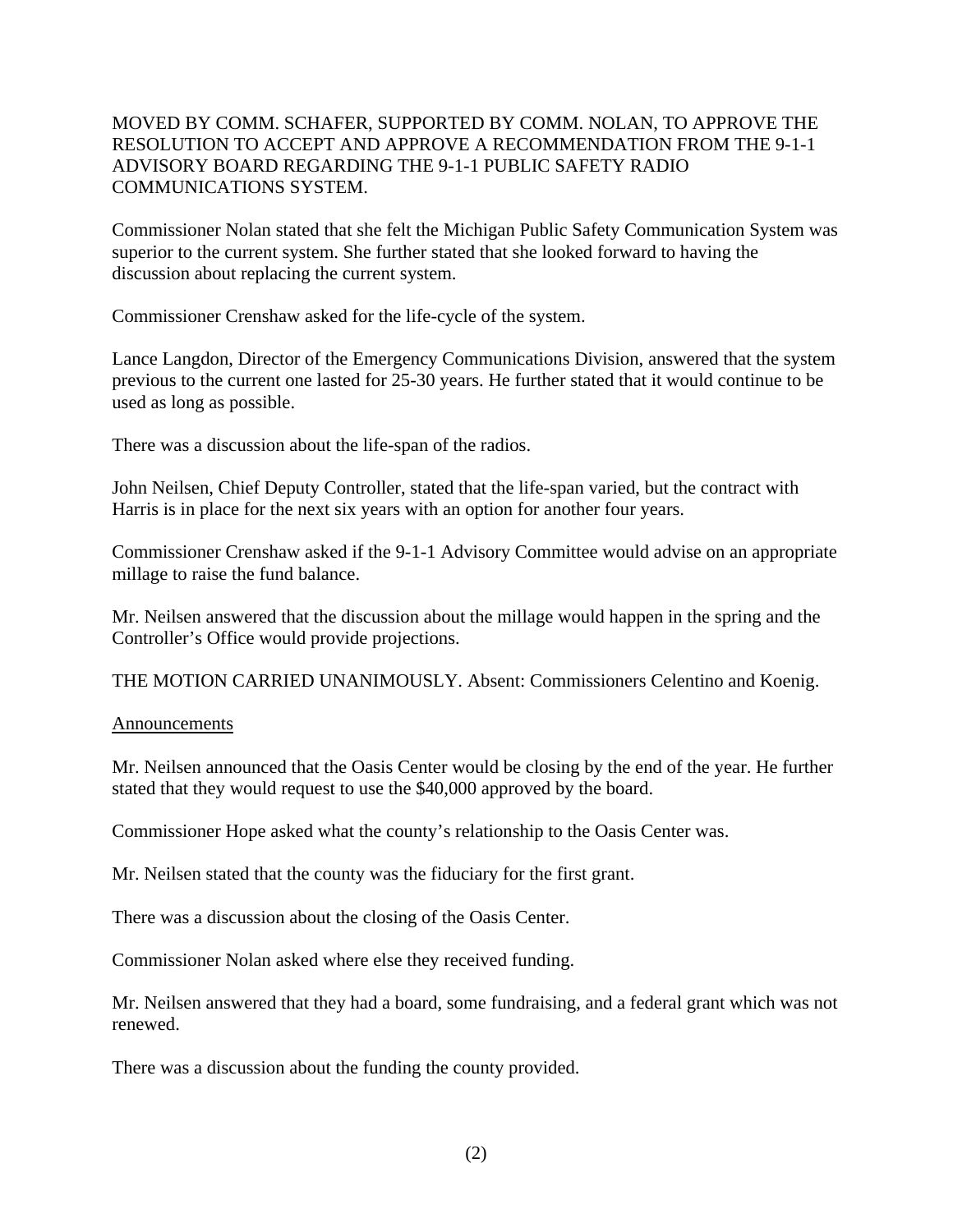Mr. Neilsen announced that the assessment of Animal Control was complete.

Commissioner Hope asked for the report to be sent to the Animal Control Advisory Board.

Commissioner Crenshaw stated that he might not be able to attend the next meeting due to one of the public Trails and Parks meetings.

Chairperson Tsernoglou changed the meeting time of the next Law and Courts Committee to a tentative 5:00 p.m.

Commissioner Hope stated that she would not be able to attend the November 12, 2015 Law and Courts Committee.

Public Comment

None.

### **Adjournment**

The meeting was adjourned at 6:25 p.m.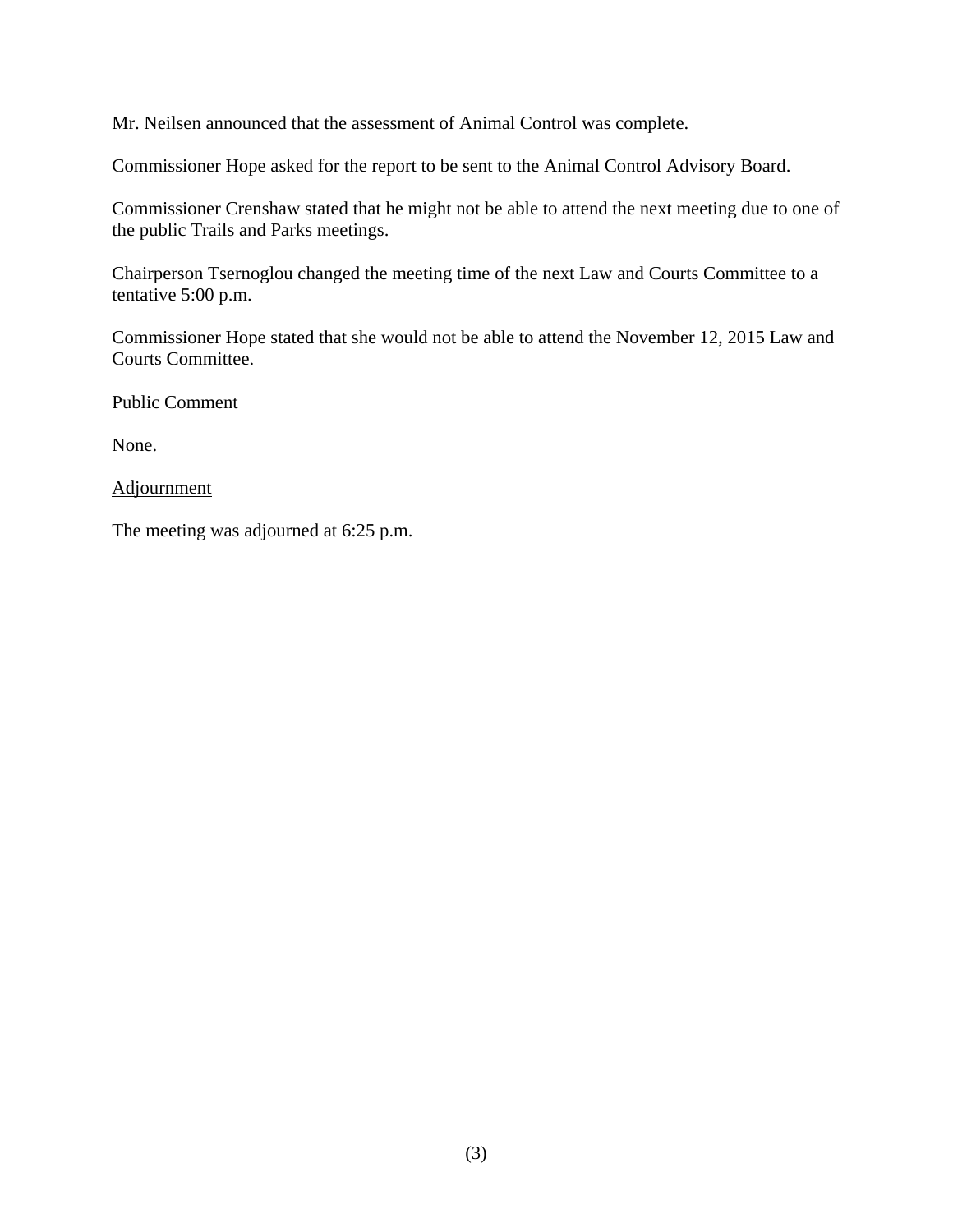# **NOVEMBER 12, 2015 LAW & COURTS AGENDA STAFF REVIEW SUMMARY**

# **RESOLUTION ACTION ITEMS: The Chief Deputy Controller is recommending approval of the following resolutions/actions:**

*1a. 55th District Court - Resolution Authorizing the Ingham County 55th District Court to Accept a Grant Award from the Michigan Supreme Court's State Court Administrative Office-Michigan Drug Court Grant Program (SCAO-MMHCGP), and Enter into Subcontracts* 

This resolution will authorize accepting a Grant Award contract in the amount of up to \$135,000 in grant funding from the Michigan Drug Court Grant Program (MDCGP), administered by the State Court Administrative Office (SCAO). This contract is for the time period of October 1, 2015 through September 30, 2016 and continues the 55th District Court Sobriety Court for another round of grant funding. The resolution also authorizes \$137,149.60 Ingham County In-Kind funding, resulting in a total Sobriety Court budget of \$272,149.60. Funds for this program were anticipated and are in the 2015/2016 budgets. (see attached memo for details)

In addition, this resolution authorizes subcontracts as follows:

- Substance Abuse Testing Alcohol and Drug Administrative Monitoring (ADAM) not to exceed \$12,444
- Cognitive Consultants not to exceed \$65,000
	- *1b. 55th District Court Resolution Authorizing the Ingham County 55th District Court to Accept a Grant Award from the Michigan Supreme Court State Court Administrative Office-Michigan Mental Health Court Grant Program (SCAO-MMHCGP), Continue a Probation Officer and Enter into Subcontracts*

This resolution will authorize accepting an Grant Award Contract in the amount of up to \$364,650 in grant funding (along with an in –kind contribution of \$47,630 and Community Mental Health Authority of Clinton, Eaton, and Ingham Counties Local Cash Contributions not to exceed \$19,250 for a total budget of \$431,530) from the Michigan Mental Health Court Grant Program (MMHCGP), administered by the State Court Administrative Office (SCAO). This continuation grant will allow the  $55<sup>th</sup>$  District Court Michigan Mental Health Court Grant Program to continue for the time period of October 1, 2015 through September 30, 2016. Funds for this program were anticipated and are in the 2015/2016 budgets. (see attached memo for details)

In addition, the resolution authorizes continued funding for a probation officer, and subcontracts as follows:

- 1. Electronic Monitoring Services with Sentinel Offender Services not to exceed \$1,500
- 2. Substance Abuse Testing with Alcohol and Drug Administrative Monitoring (ADAM) not to exceed \$39,111
- 3. Mental Health Services with Community Mental Health Authority of Clinton, Eaton, and Ingham Counties: not to exceed \$245,119 (\$225,869 grant funding + \$19,250 CMHA-CEI Local Cash Contributions).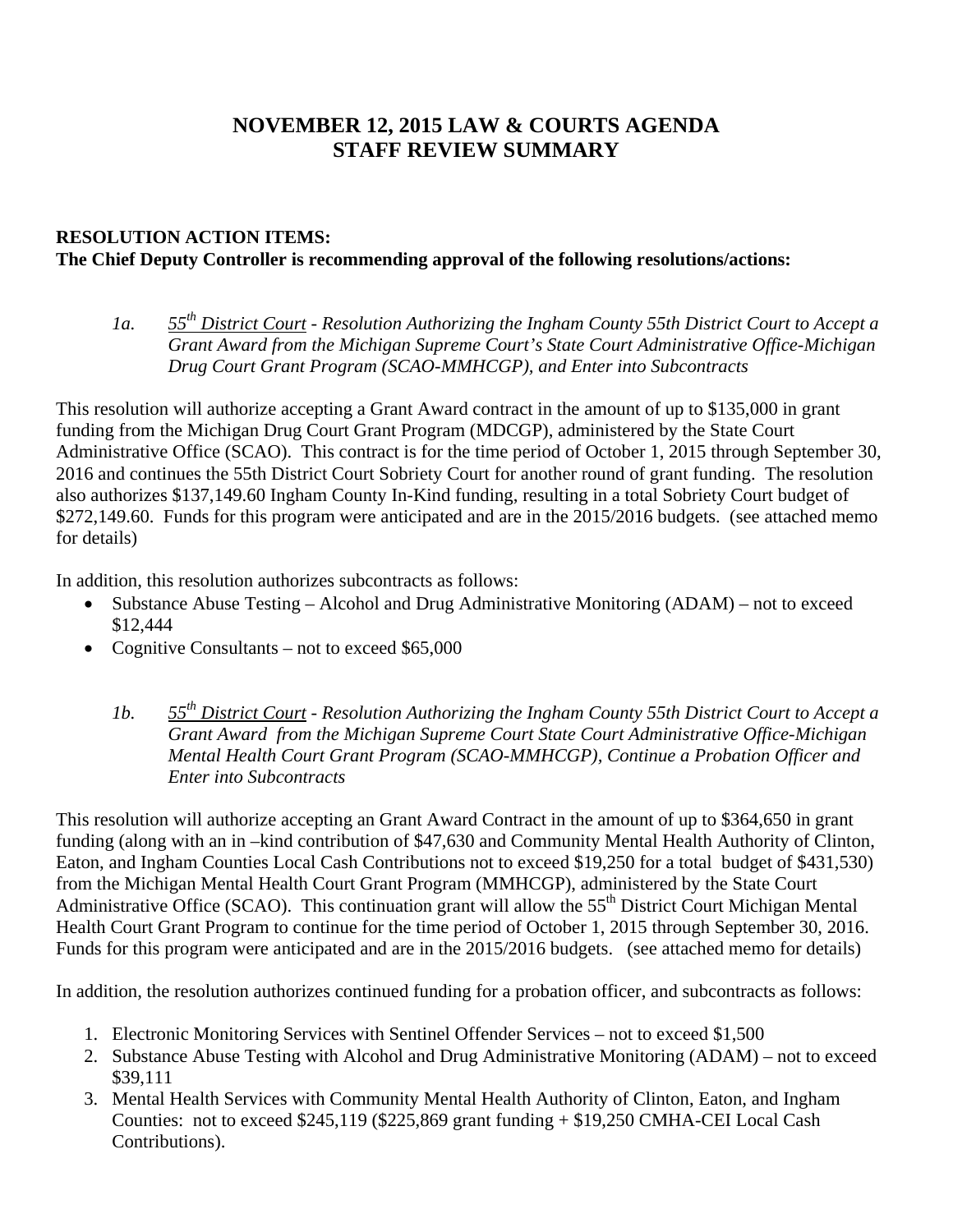# *2. Circuit Court/ Friend Of The Court - Resolution to Authorize a Lease Extension Agreement for the Friend of the Court Safe Haven Grant Program*

This resolution will authorize a lease amendment extension to the agreement with JWJ Company, LLC at Cedar Pointe for the last extension of the Oasis Center which will be closing at the end of this year. The lease amendment extension is October 1, 2015 through December 31, 2015 at the rate of \$2,300.00 per month or \$6,900 total. In March the Ingham County Board of Commissioners approved via resolution a \$40,000 contingency fund appropriation for operational funding of the Oasis Center. The intent was for this appropriation to serve as transitional funding between the end of original federal "Safe Havens" grant in April and the hope that Eve would be successful in obtaining a new federal grant for long term viability.

Unfortunately, the Department of Justice notified EVE that the Oasis Center was not selected for funding at the end of September. The Friend of the Court and the Oasis Center Board of Directors, after careful consideration of the financial status of this organization, have concluded that without additional federal funding, Oasis Center is not in a position to sustain continued operations on a long-term basis. Therefore, the Oasis Center Board of Directors voted to close the center as of December 31, 2015. The last day of business operations for the center will be December 18, 2015. This will allow the center to wind down operations in an orderly fashion over the last quarter of the year and give current referrals time to find alternatives for exchange and/or supervised visitation. (see attached memo for details )

# *3. Controller's Office - Resolution Approving Various Contracts for the 2016 Budget Year*

This is the 2016 budget year contracts resolution to approve the attached list of contracts that are included in the 2016 Adopted Budget under certain parameters. This resolution process is done annually after the adoption of the next year's budget and includes various routine contract renewals in order to reduce the number of separate resolutions. As established by previous BOC resolution, the Budget Office will be using the Consumer Price Index (CPI) to determine if the contract falls within the Board of Commissioners' Guidelines. Expenditure contracts with a 2016 increase of 0.3% or less are the only ones included in this resolution. Any other contracts exceeding this CPI increase will need to be brought before the Board of Commissioners approving the increased amount. In addition, a separate Board resolution will be required if there is a change in employee status or increase in the total number of employees. (see attached memo for details)

# *4. Animal Control – Discussion and Overview of "Ingham County, Michigan ANIMAL CONTROL AND SHELTER STUDY" as prepared by the National Animal Care & Control Association (NACA - Report was sent out previously*

The BOC approved this study via resolution in November of 2014 at a cost not to exceed \$13,500. The purpose of the study was to conduct a program evaluation of the Ingham County Animal Control Department (ICAC). The intent was to use this document and it's recommendation's to assist our new Director at the time (Andrew Seltz) who assumed his duties in October of 2014. This report was to assist the County in meeting the organizational missions and goals at ICAC by bringing in an independent outside consultant to review the Department's Operational Policies and Procedures to ensure best practices are being followed and are codified by the aforementioned Operational Policies and Procedures. The field work was done in April of this year and the study was completed in its final DRAFT in September. Our new Director, John Dinon, will meet with the Law & Courts Committee on November 12 to provide an overview of the report, discuss priorities, and to plan for the next steps on the report's recommendations within the fiscal restraints of the existing budget.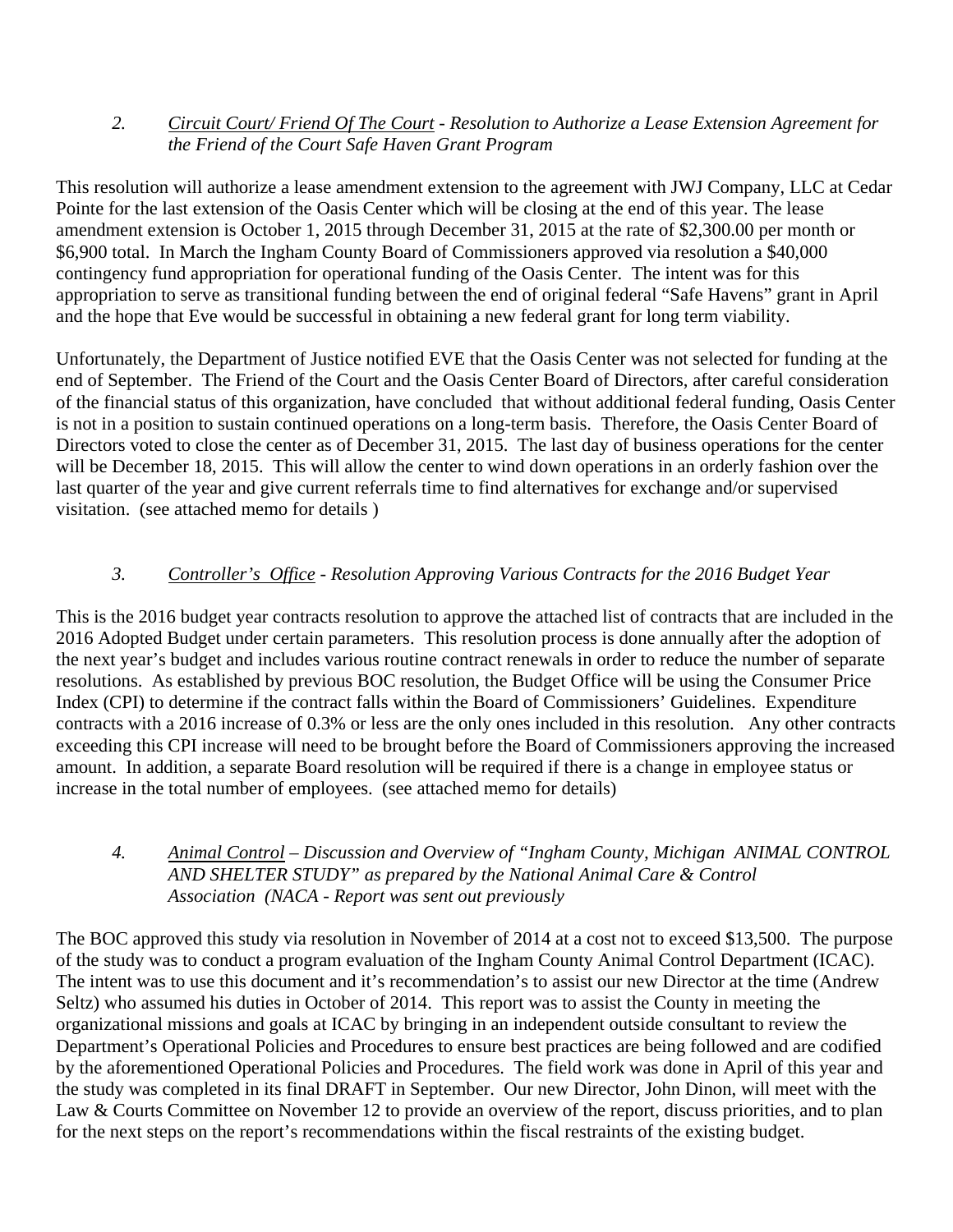<span id="page-6-0"></span>

| To:          | Ingham County Law & Courts and Finance Committees |
|--------------|---------------------------------------------------|
| <b>From:</b> | Da'Neese Wells                                    |
| Date:        | 10/27/15                                          |
| Subject:     | Sobriety Court Resolution for Fiscal Year 2016    |

Attached please find a resolution requesting authorization for the  $55<sup>th</sup>$  District Court Sobriety Court to accept \$135,000 in grant funding from the Michigan Drug Court Grant Program (MDCGP), administered by the State Court Administrative Office (SCAO).

We have received grant funding administered by SCAO for Sobriety Court since FY2004. Our program targets OWI 2nd and OWI 3rd offenders found dependent on alcohol or other drugs who are not violent offenders (as defined in MCL 600.1062). Research suggests case handling should be expedited for these defendants. Prior to the implementation of Sobriety Court we had no specific mechanisms for this purpose. Now, potential Sobriety Court participants are identified at arraignment and placed on Sobriety Court bond conditions, which include testing and reporting. Compliance with these conditions is monitored throughout the pre-adjudication process. We've found that the combination of pretrial supervision and Sobriety Court motivates participants to remain sober during the period of supervision and after graduation, reducing recidivism and enhancing public safety.

The grant funding supports one full-time probation officer assigned the program. Ingham County In-Kind funding supports one half-time probation officer assigned to the program. These positions have already been approved in the 2016 Ingham County budget.

The resolution also authorizes \$137,149.60 Ingham County In-Kind funding and acceptance of future possible donations from the Ingham County Sobriety Court Foundation, resulting in a current total Sobriety Court budget of \$272,149.60.

The resolution also authorizes subcontracts as follows:

- 1. Substance abuse testing with Alcohol and Administrative Drug Monitoring (ADAM) not to exceed \$12,444
- 2. Evaluation and Counseling services with Cognitive Consultants not to exceed \$65,000

Thank you for your consideration.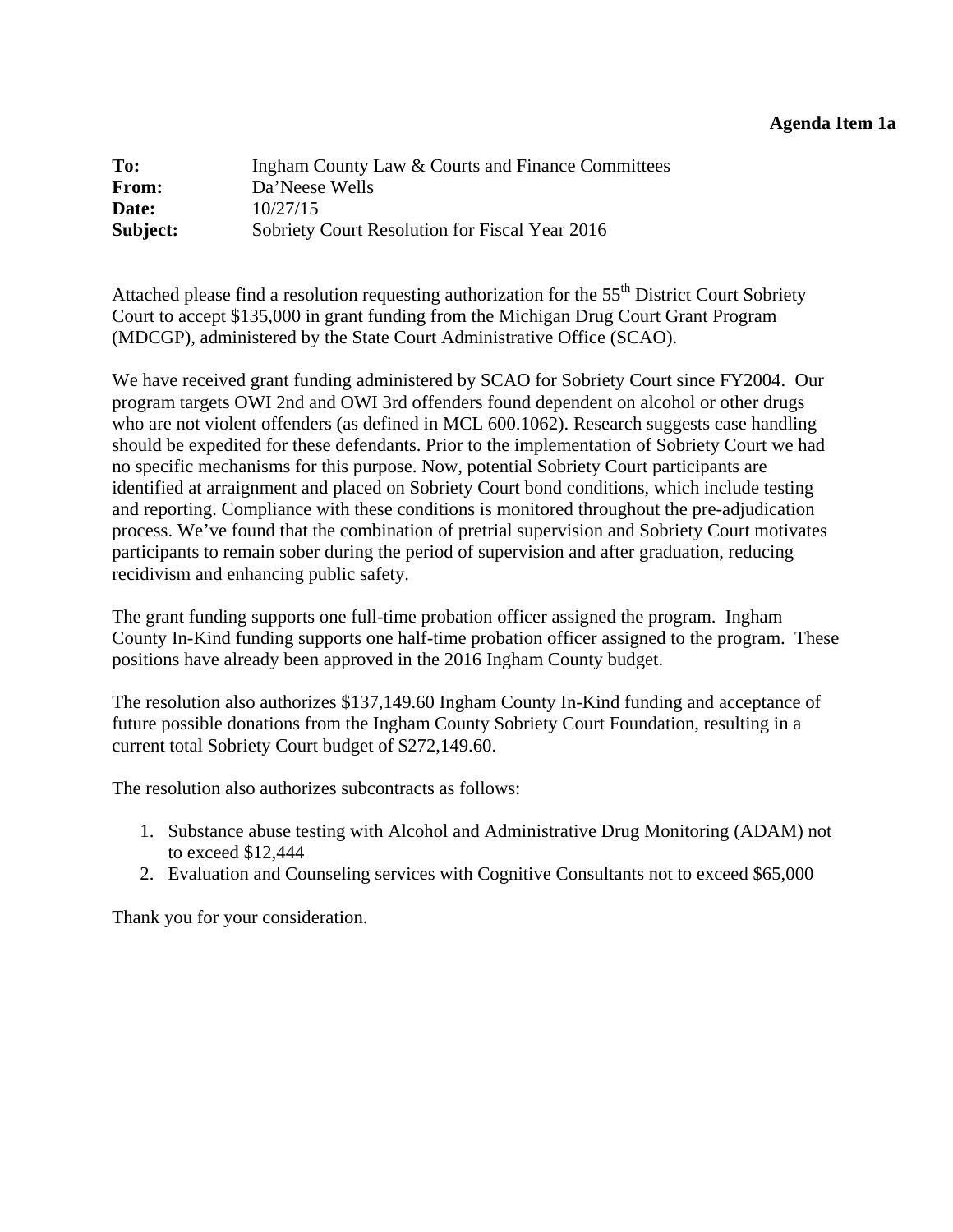Introduced by the Law and Courts and Finance Committees of the:

### INGHAM COUNTY BOARD OF COMMISSIONERS

### **RESOLUTION AUTHORIZING THE INGHAM COUNTY 55TH DISTRICT COURT TO ACCEPT A GRANT AWARD FROM THE MICHIGAN SUPREME COURT'S STATE COURT ADMINISTRATIVE OFFICE - MICHIGAN DRUG COURT GRANT PROGRAM (SCAO-MDCGP) AND ENTER INTO SUBCONTRACTS**

WHEREAS, the 55th District Court Sobriety Court Program ("Sobriety Court") has since 2004 provided quality services to the citizens of Ingham County; and

WHEREAS, continuation of the Sobriety Court will require continuing to employ two probation officers to provide staffing for the program; and

WHEREAS, the increased caseloads seriously threaten the level and quality of services; and

WHEREAS, sources of sobriety court grant funding have been identified which would not obligate the County to provide matching funds, including but not limited to the SCAO - Michigan Drug Court Grant Program.

THEREFORE BE IT RESOLVED, that the Ingham County Board of Commissioners authorizes acceptance of a State Court Administrators Office grant including the SCAO-MDCGP grant in the amount of \$135,000 to the Ingham County 55th District Court Sobriety Court Program for the time period of October 1, 2015 through September 30, 2016.

BE IT FURTHER RESOLVED, that the Ingham County Board of Commissioners authorizes acceptance of donations from the Ingham County Sobriety Court Foundation as well as other organizations, groups and individuals to the Ingham County 55th District Court Sobriety Court.

BE IT FURTHER RESOLVED, that the Ingham County Board of Commissioners hereby expresses its appreciation to the Ingham County Sobriety Court Foundation for any future possible donations to the 55th District Court Sobriety Court Program.

BE IT FURTHER RESOLVED, that the Ingham County Board of Commissioners approves the total grant budget of \$272,149.60 to include SCAO/MDCGP grant funds in the amount of \$135,000, Ingham County in-kind matching funds of \$137,149.60 with no local hard cash matching funds, and future possible donations from the Ingham County Sobriety Court Foundation, all of which are required to continue the Sobriety Court Program.

BE IT FURTHER RESOLVED, grant-funded Sobriety Court program direct service subcontracts for the following services in the following amounts:

- Substance Abuse Testing with Alcohol and Drug Administrative Monitoring (ADAM) not to exceed \$12,444
- Evaluation and Counseling services with Cognitive Consultants not to exceed \$65,000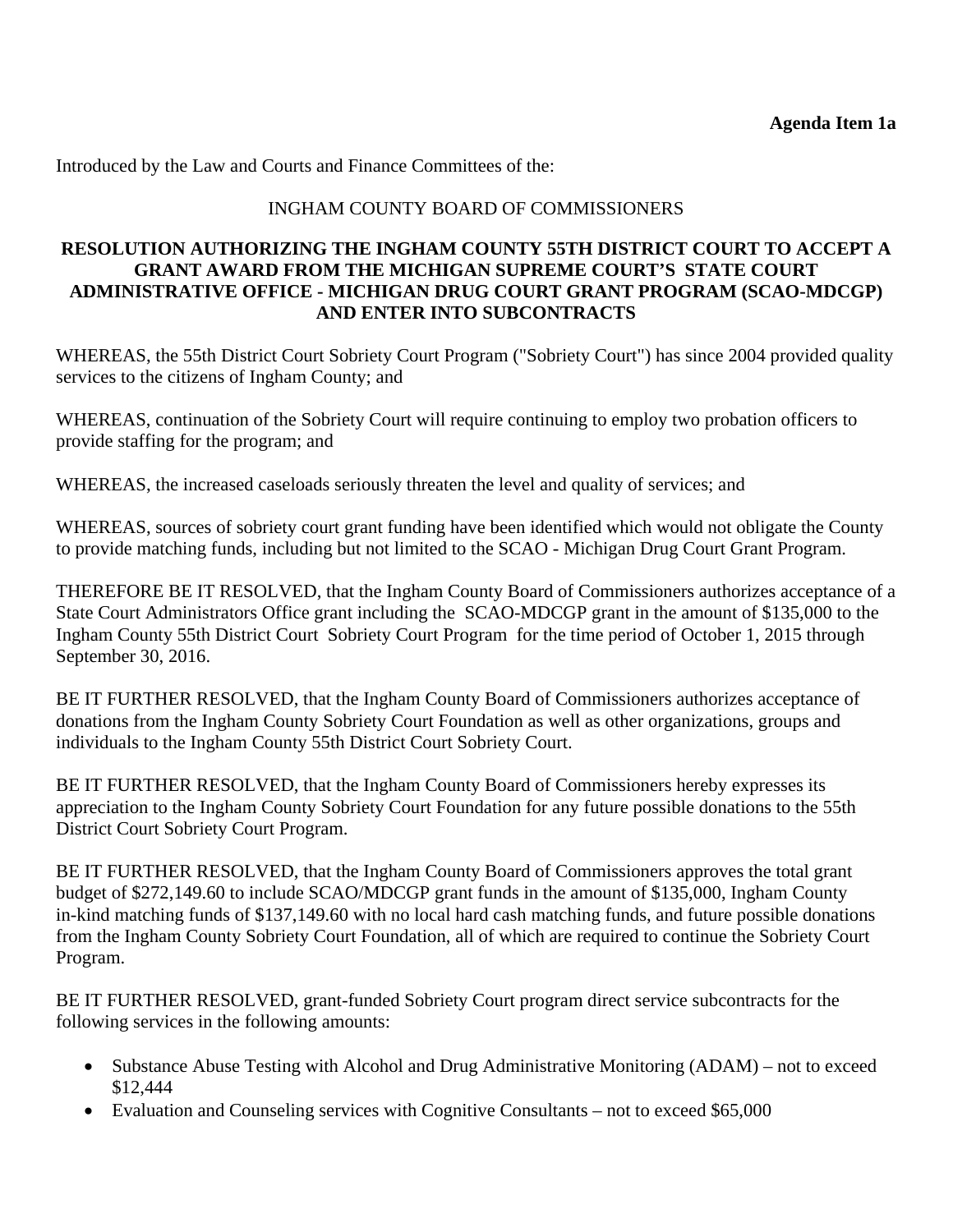BE IT FURTHER RESOLVED, that the Controller/Administrator is directed to make the necessary adjustments to the 2015 and 2016 55th District Court budget and Position Allocation List.

BE IT FURTHER RESOLVED, that the Ingham County Board of Commissioners authorizes the Board Chairperson to sign any necessary contract documents that are consistent with this resolution and approved as to form by the County Attorney.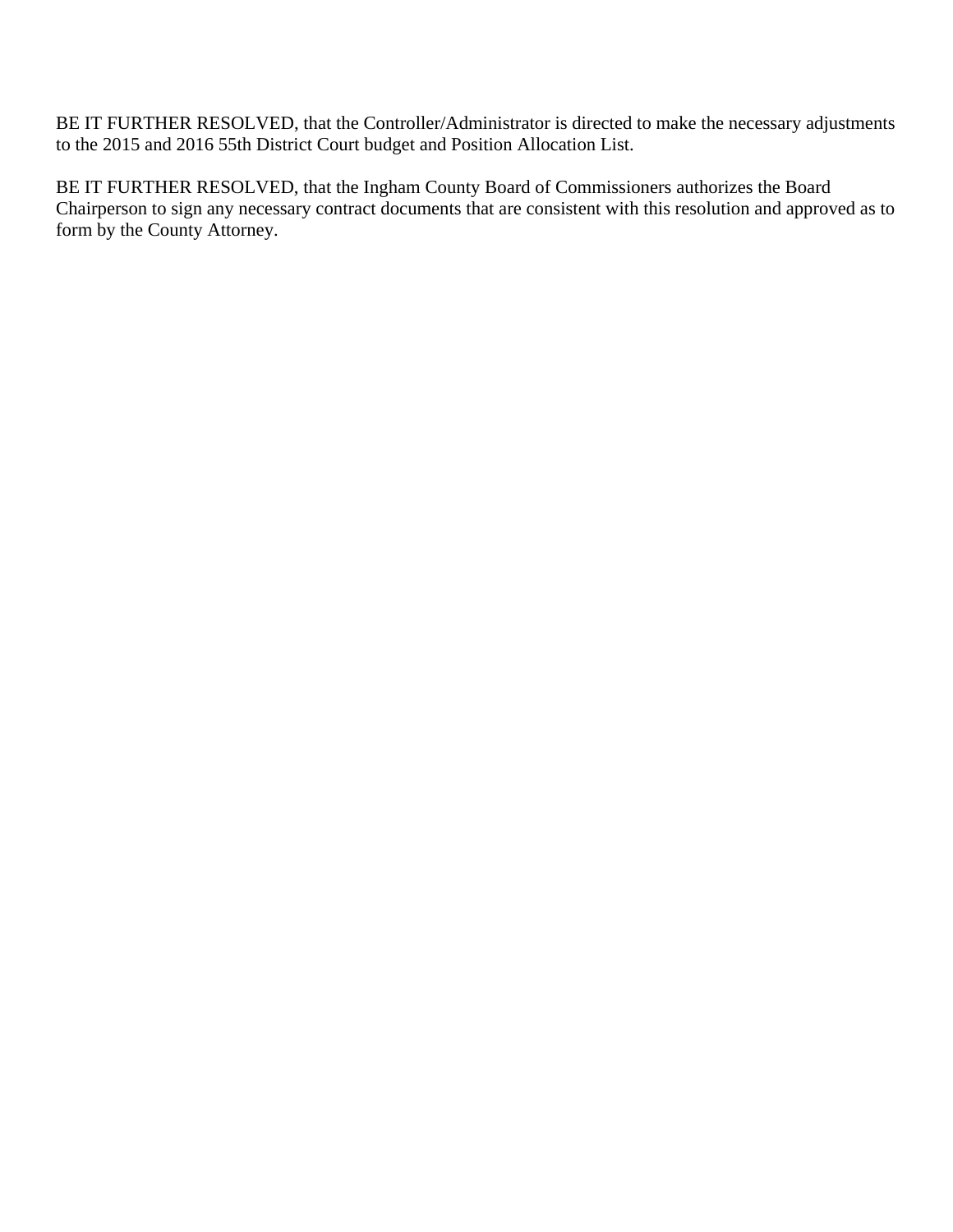### **Agenda Item 1b**

<span id="page-9-0"></span>

| To:          | Ingham County Law & Courts and Finance Committees   |
|--------------|-----------------------------------------------------|
| <b>From:</b> | Da'Neese Wells                                      |
| Date:        | 10/27/15                                            |
| Subject:     | Mental Health Court Resolution for Fiscal Year 2016 |

Attached please find a resolution requesting authorization for the 55<sup>th</sup> District Court Mental Health Court to accept \$364,650 in grant funding from the Michigan Mental Health Court Grant Program (MMHCGP), administered by the State Court Administrative Office (SCAO).

We have received Michigan Mental Health Court Grant Program funding for Mental Health Court since FY2014. The basic premise of the program is a collaborative relationship between the 55<sup>th</sup> District Court and the Community Mental Health Authority of Clinton, Eaton, and Ingham Counties (CMHA-CEI) designed to link mentally ill criminal defendants to appropriate treatment in hopes of better addressing the needs of individuals with mental illness, reducing recidivism and enhancing public safety.

The grant funding supports one full-time probation officer assigned the program. This position has already been approved in the 2016 Ingham County budget.

The resolution also authorizes \$47,630 Ingham County In-Kind funding and acknowledges \$19,250 CMHA-CEI Local Cash Contributions, resulting in a total Mental Health Court budget not to exceed \$431,530.

Additionally, the resolution authorizes continuation of a probation officer position, and subcontracts as follows:

- 1. Electronic Monitoring Services with Sentinel Offender Services not to exceed \$1,500
- 2. Substance Abuse Testing with Alcohol and Drug Administrative Monitoring (ADAM) not to exceed \$39,111
- 3. Mental Health Services with Community Mental Health Authority of Clinton, Eaton, and Ingham Counties: not to exceed \$245,119 (\$225,869 grant funding + \$19,250 CMHA-CEI Local Cash Contributions).

Thank you for your consideration.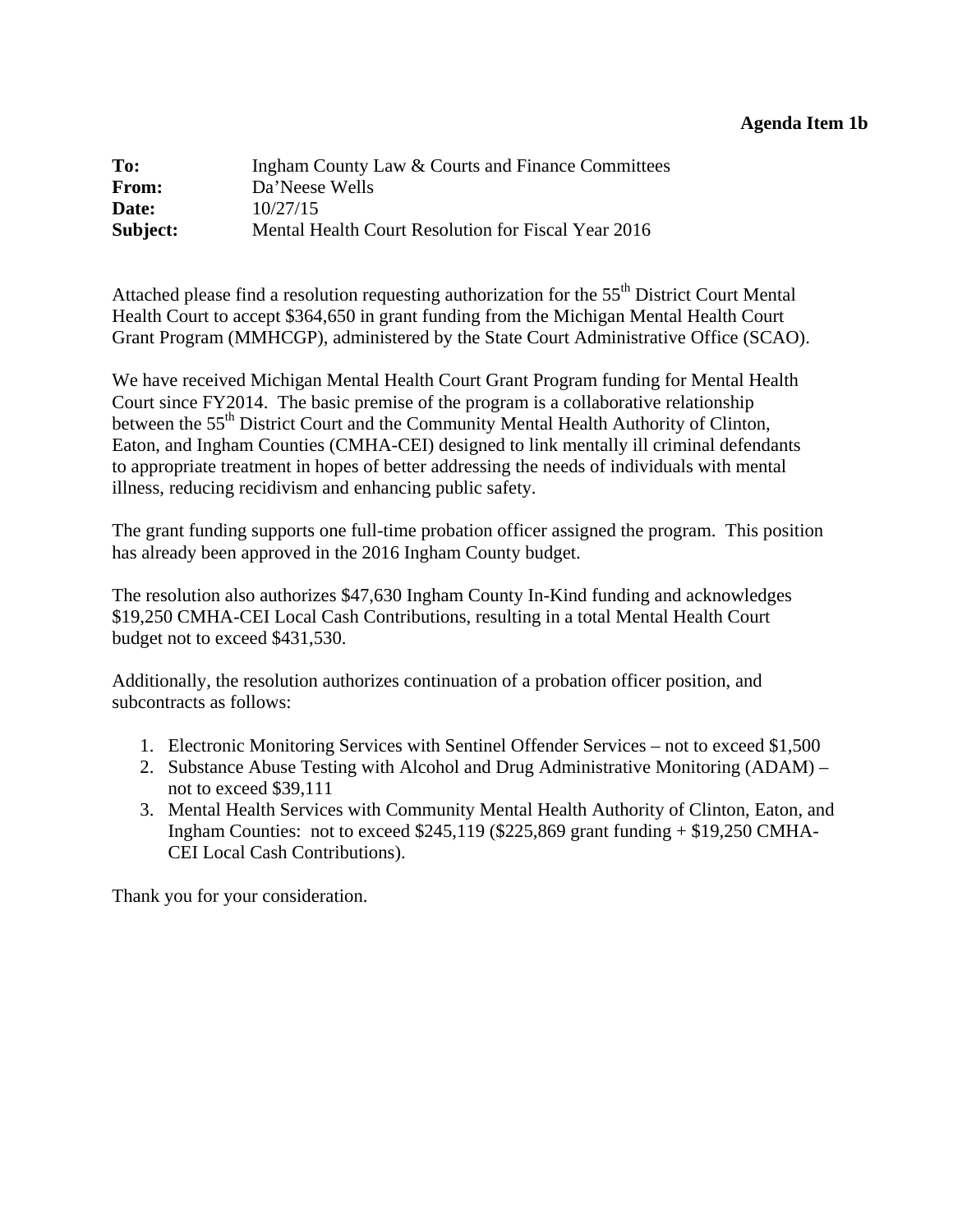Introduced by the Law & Courts and Finance Committees of the:

# INGHAM COUNTY BOARD OF COMMISSIONERS

# **RESOLUTION AUTHORIZING THE INGHAM COUNTY 55TH DISTRICT COURT TO ACCEPT A GRANT AWARD FROM THE MICHIGAN SUPREME COURT STATE COURT ADMINISTRATIVE OFFICE - MICHIGAN MENTAL HEALTH COURT GRANT PROGRAM (SCAO-MMHCGP), CONTINUE A PROBATION OFFICER POSITION, AND ENTER INTO SUBCONTRACTS**

WHEREAS, the Community Mental Health Authority of Clinton, Eaton and Ingham Counties (CMHA-CEI) estimates there are over 5,000 seriously mentally ill adults in our region; and

WHEREAS, the 55<sup>th</sup> District Court has identified a need for specialized case handling for mentally ill defendants; and

WHEREAS, research indicates such specialized case handling results in lower recidivism rates, increased public safety and more efficient public sector spending; and

WHEREAS, the 55<sup>th</sup> District Court and CMH-CEI have received a grant from the State Court Administrative Office - Michigan Mental Health Court Grant Program in the amount of \$364,650 to implement a Mental Health Court at the  $55<sup>th</sup>$  District Court; and

WHEREAS, continuation of the Mental Health Court will require continuing to employ a probation officer to provide staffing for the program; and

WHEREAS, sources of Mental Health Court grant funding have been identified which would not obligate the County to provide matching funds, including but not limited to the SCAO-Michigan Mental Health Grant Program.

THEREFORE BE IT RESOLVED, that the Ingham County Board of Commissioners authorizes entering into a contract with the State Court Administrative Office - Michigan Mental Health Court Grant Program for a total budget not to exceed \$431,530 to include SCAO/MMHCGP grant funds in the amount of \$364,650, Ingham County In-Kind matching funds not to exceed \$47,630 with no local hard cash matching funds, and Community Mental Health Authority of Clinton, Eaton, and Ingham Counties Local Cash Contributions not to exceed \$19,250 for the time period of October 1, 2015 through September 30, 2016.

BE IT FURTHER RESOLVED, that the Ingham County Board of Commissioners authorizes continuation of one FTE Grant-funded Probation Officer, an ICEA Court Professional, Grade 7, contingent upon the availability of grant funds.

BE IT FURTHER RESOLVED, grant funded Mental Health Court program direct service subcontracts for the following services in the following amounts:

- 1. Electronic Monitoring Services with Sentinel Offender Services not to exceed \$1,500
- 2. Substance Abuse Testing with Alcohol and Drug Administrative Monitoring (ADAM) not to exceed \$39,111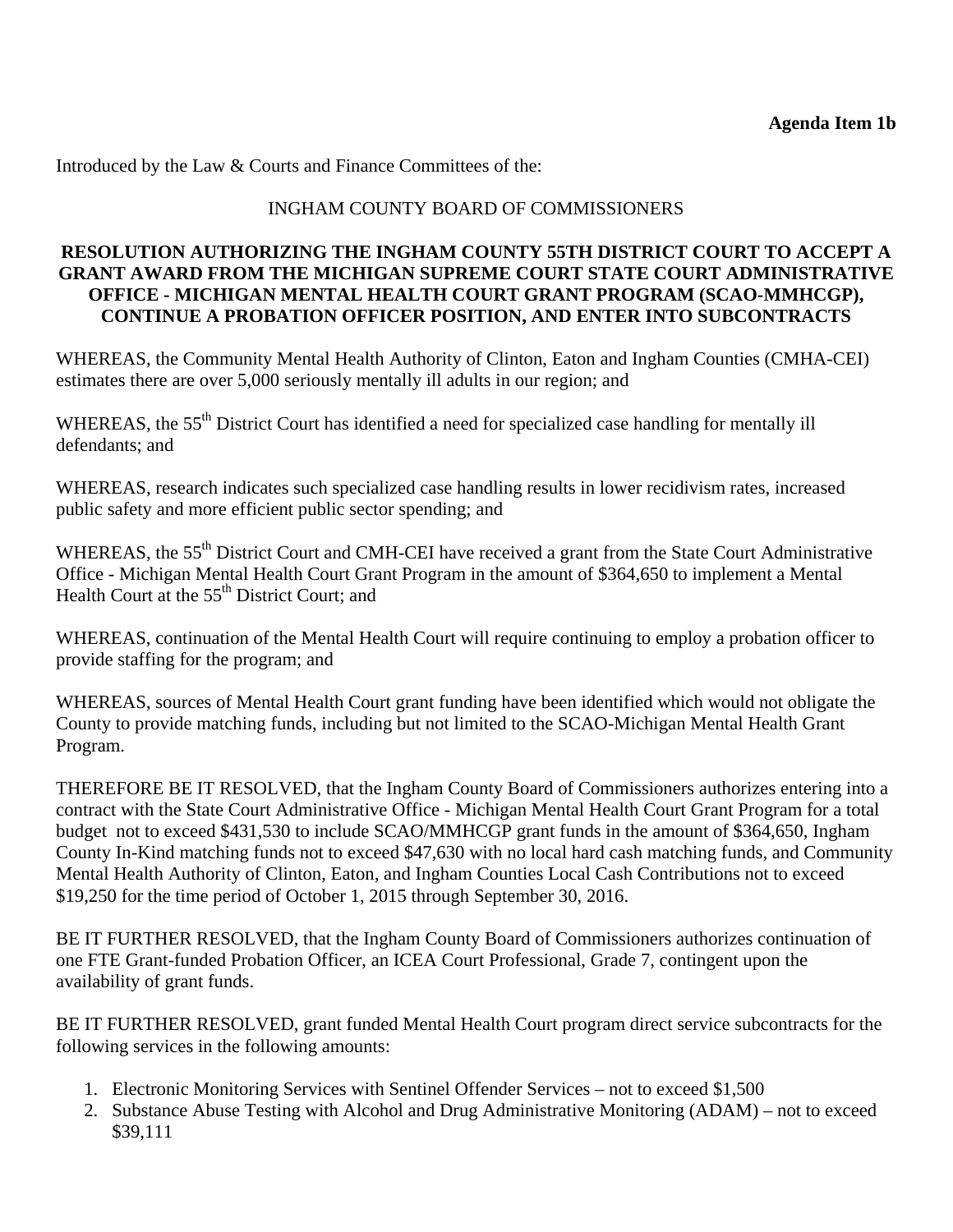3. Mental Health Services with Community Mental Health Authority of Clinton, Eaton, and Ingham Counties: not to exceed \$245,119 (\$225,869 grant funding + \$19,250 CMHA-CEI Local Cash Contributions)

BE IT FURTHER RESOLVED, that the Controller/Administrator is directed to make the necessary adjustments to the 2015 and 2016 55th District Court budget and Position Allocation List.

BE IT FURTHER RESOLVED, that the Ingham County Board of Commissioners authorizes the Board Chairperson to sign any necessary contract/subcontract documents that are consistent with this resolution and approved as to form by the County Attorney.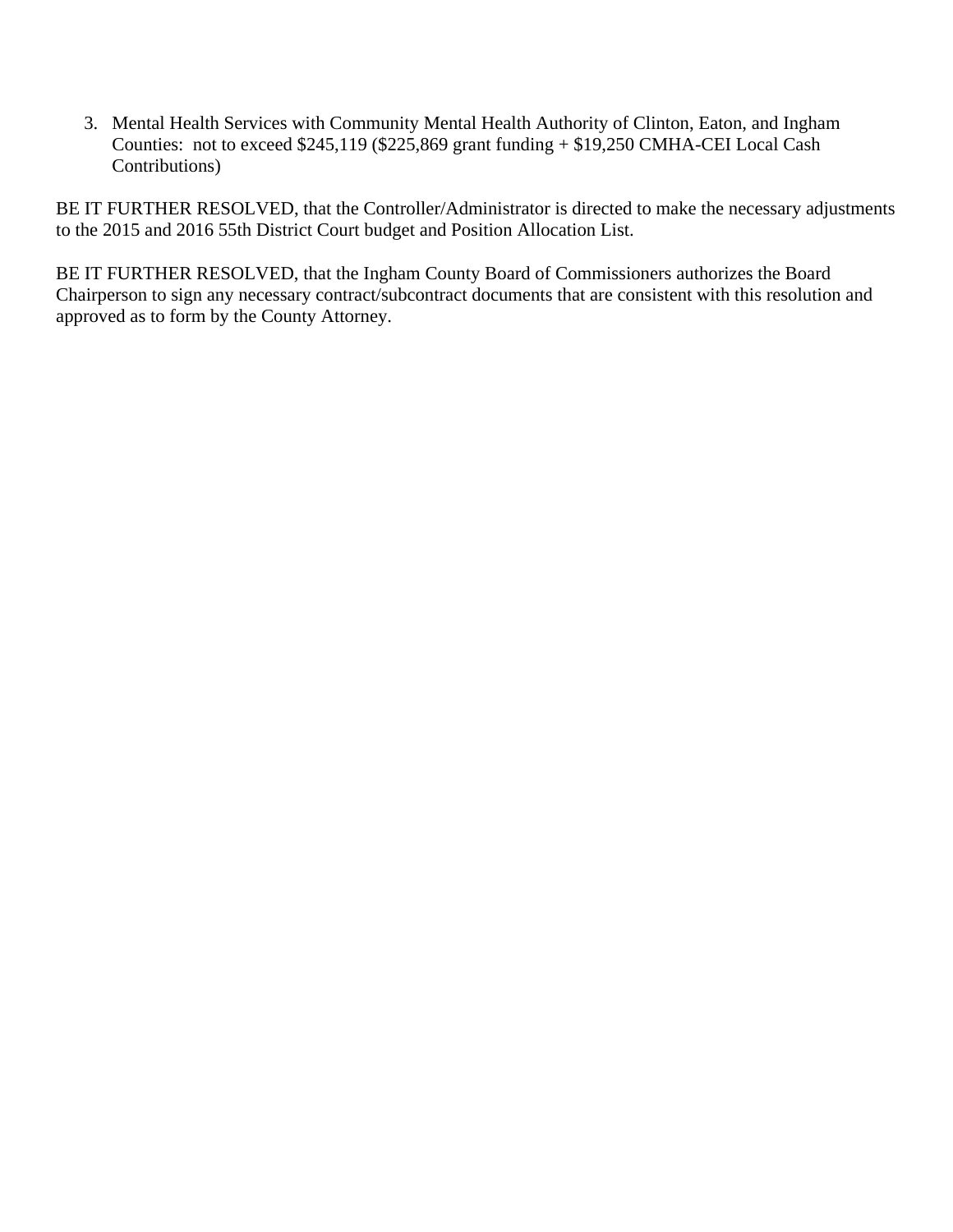#### **M E M O R A N D U M**

<span id="page-12-0"></span>

| <b>LAW &amp; COURTS AND FINANCE COMMITTEES</b>                                  |
|---------------------------------------------------------------------------------|
| HARRY MOXLEY, DEPUTY COURT ADMINISTRATOR/FOC                                    |
| <b>EXTENSION OF OASIS CENTER LEASE TO DECEMBER 31, 2015</b>                     |
| <b>NOVEMBER 4, 2015</b>                                                         |
| HON. JANELLE LAWLESS; SHAUNA DUNNINGS; ROBERT HOTCHKISS;<br><b>JOHN NEILSEN</b> |
|                                                                                 |

Last March the Ingham County Board of Commissioners approved Resolution 15-103, "Resolution to Authorize a Contingency Fund Appropriation for the Oasis Supervised Visitation and Safe Exchange Center". This resolution authorized a \$40,000 contingency fund appropriation to ensure the Oasis Center would be able to stay open between the time federal funding provided by an Office on Violence Against Women/Department of Justice "Safe Havens" grant ended in April, 2015, and the time notification was received as to whether additional federal funding would be available for Oasis Center through a Justice For Families (JFF) grant, applied for in February, 2015. We have requested that \$20,000 of the \$40,000 be carried forward into the FOC FY 2016 fiscal year beginning October 1, 2015.

On September 23 notification was sent by the Department of Justice indicating the Oasis Center was not selected for funding. Having reviewed the current financial status of Oasis Center, it is the belief of both Friend of the Court and the Oasis Center Board of Directors that without additional federal funding, Oasis Center is not in a position to sustain continued operations on a long-term basis. Therefore, at their October 16, 2015 meeting the Oasis Center Board of Directors voted to close the center as of December 31, 2015. The last day of business operations for the center will be December 18. This will allow the center to wind down operations in an orderly fashion over next few months, and give current referrals time to find alternatives for exchange and/or supervised visitation.

The last Oasis Center lease extension was approved as Resolution #15-104, and authorized extension through September 30, 2015. We are therefore requesting a final extension of the lease to December 31, 2015, at the rate of \$2,300/month. The landlord, JWJ Company, LLC (n/k/a Cedar IV LLC) is in agreement with this proposal.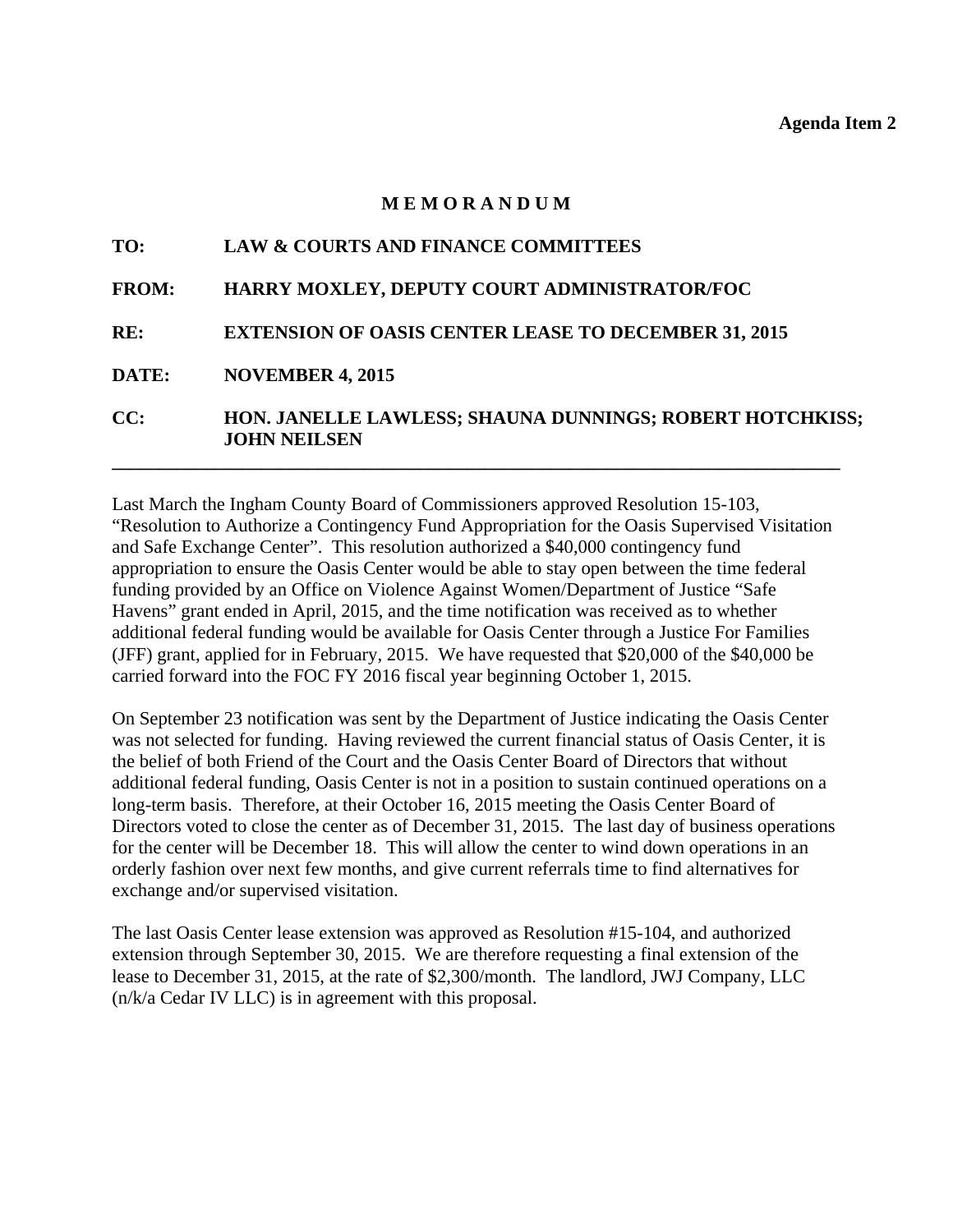Introduced by the Law & Courts and Finance Committees of the:

# INGHAM COUNTY BOARD OF COMMISSIONERS

# **RESOLUTION TO AUTHORIZE A LEASE EXTENSION AGREEMENT FOR THE FRIEND OF THE COURT SAFE HAVEN GRANT PROGRAM**

WHEREAS, the Office on Violence Against Women, U.S. Department of Justice awarded to Ingham County a \$350,745 "Safe Haven" grant, for purposes of providing supervised visitation and safe visitation exchange services; and

WHEREAS, the grant from the Office on Violence Against Women, U.S. Department of Justice required obtaining office space for a supervised visitation center; and

WHEREAS, the Safe Haven Grant Consulting Committee identified space, and the Office on Violence Against Women, U.S. Department of Justice, approved the space recommended by the consulting committee at 5656 South Cedar Street (known as the Cedar Pointe Building) in Lansing; and

WHEREAS, by prior Resolutions (#12-021, #13-423, #14-421 and #15-104), the Ingham County Board of Commissioners authorized the initial lease agreement and subsequent extensions to September 30, 2015 with JWJ Company, LLC (n/k/a Cedar IV LLC) for 2,087 square feet of rental space at the building known as Cedar Pointe; and

WHEREAS, the Office on Violence Against Women, U.S. Department of Justice award approved by the Board of Commissioners (Resolutions #08-286, #09-399, #12-020 and #14-243) was extended until March 31, 2015 by the Office on Violence Against Women; and

WHEREAS, the Ingham County Board of Commissioners authorized a \$40,000 contingency fund appropriation (Resolution #15-103) though September 30, 2015 to fund the Oasis Center pending notification for a Justice For Families Grant application, of which \$20,000 is to be carried forward into the Friend of the Court Fiscal Year 2016 beginning October 1, 2015; and

WHEREAS, on September 23, 2015 the Department of Justice/Office on Violence Against women sent notification that the Oasis Center was not selected for funding through a Justice For Families Grant; and

WHEREAS, at their October 16 meeting the Oasis Center Board of Directors voted to close the Oasis Center at 5656 South Cedar Street as of December 31, 2015, with the last day of business being December 18, 2015; and

WHEREAS, the Landlord, CEDAR IV, LLC has agreed to extend the lease for the term of three months, commencing October 1, 2015 through December 31, 2015.

THEREFORE BE IT RESOLVED, that the Ingham County Board of Commissioners authorizes a lease amendment extension to the agreement with JWJ Company, LLC (n/k/a Cedar IV LLC) at 5656 South Cedar Street, Lansing, Michigan in the building known as Cedar Pointe.

BE IT FURTHER RESOLVED, that the terms of the lease amendment extension shall be from October 1, 2015 through December 31, 2015 at the rate of \$2,300.00 per month.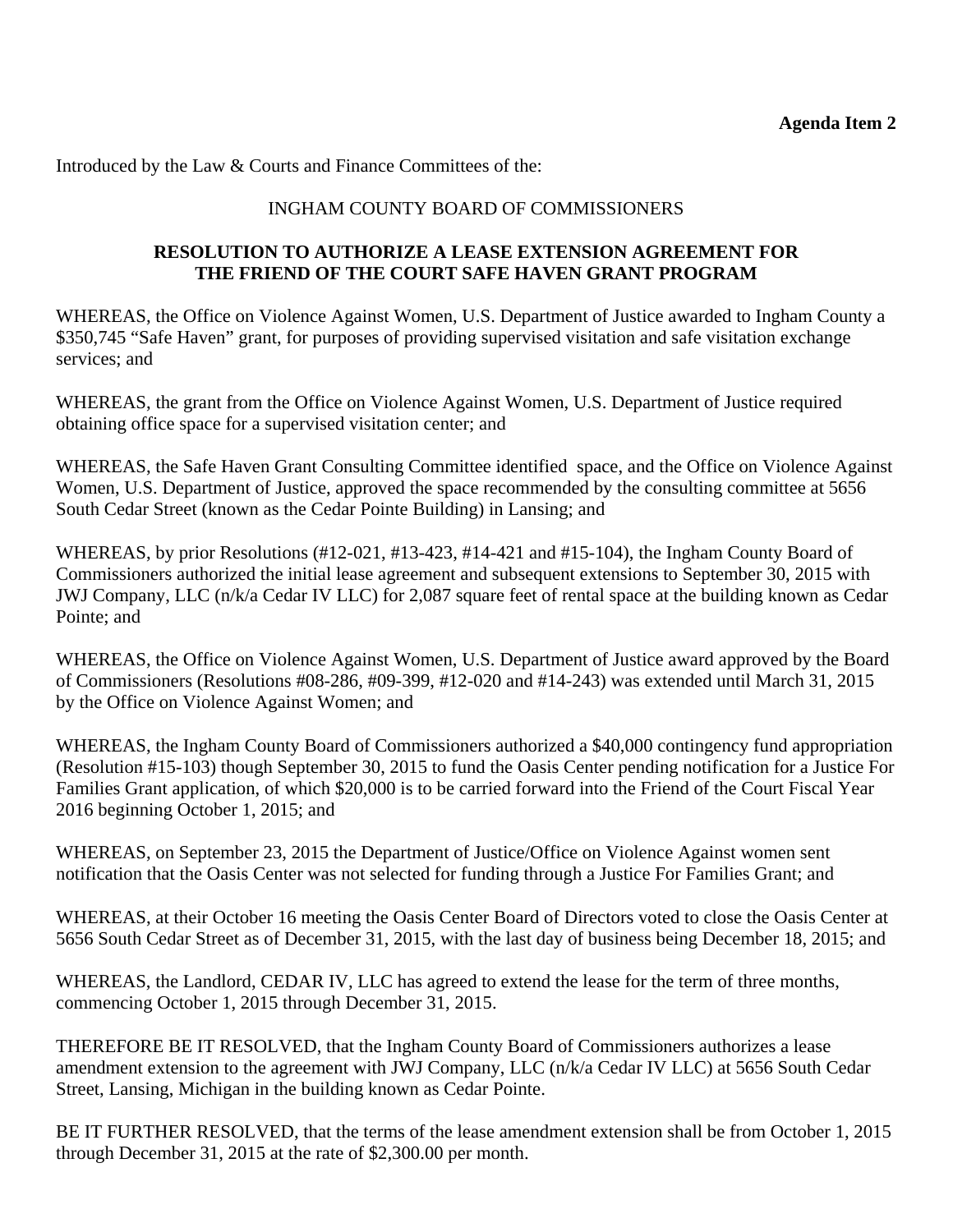BE IT FURTHER RESOLVED, that the Controller/Administrator is authorized to make the necessary budget adjustments to the Circuit Court Family Division, Friend of the Court FY 2016 budget in accordance with this Resolution.

BE IT FURTHER RESOLVED, that the Chairperson of the Ingham County Board of Commissioners is authorized to sign any contract/grant documents consistent with this resolution and approved as to form by the County Attorney.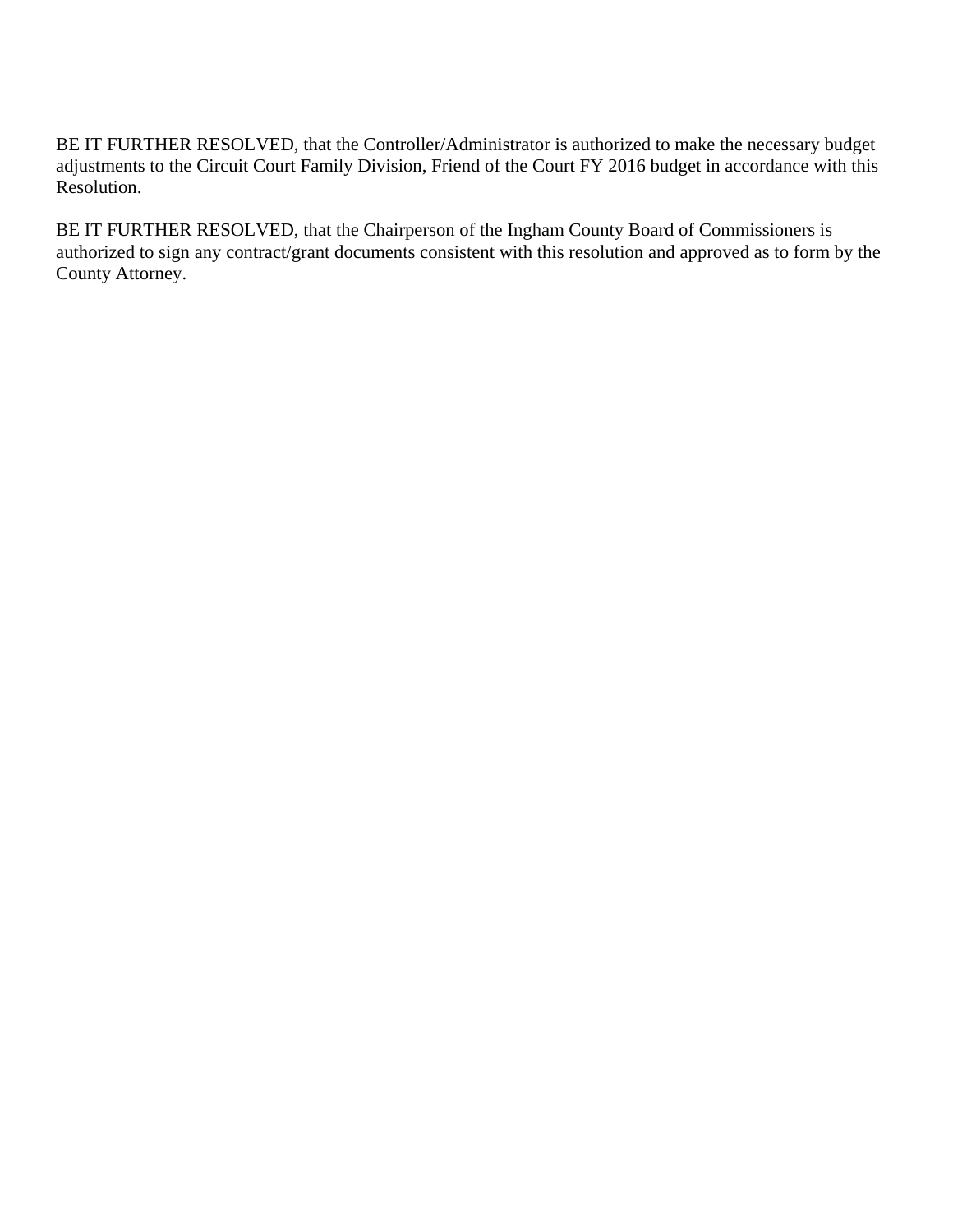### **Agenda Item 3**

<span id="page-15-0"></span>

| DATE: | November $3, 2015$                                              |
|-------|-----------------------------------------------------------------|
| TO:   | <b>Finance and Liaison Committees</b>                           |
| FROM: | Jill Bauer, Budget Analyst                                      |
| RE:   | Resolution Approving Various Contracts for the 2016 Budget Year |

This resolution will approve the attached list of contracts for the 2016 budget year. The list consists only of contracts that are included in the 2016 Adopted Budget. If a contract later exceeds the budgeted amount, a resolution will need to be brought before the Board of Commissioners approving the increased amount. In addition, a separate Board resolution will be required if there is a change in employee status or increase in the total number of employees.

The county contract approval process, as amended by Resolution #09-095 provides that any contract over \$5,000 must be approved by the Board of Commissioners. This resolution includes various routine contract renewals in order to reduce the number of separate resolutions needed to approve contracts. The liaison committees may decide that there are some contracts included on this list that would better be considered as separate resolutions. Those contracts will be removed from this resolution before the passage by the Board of Commissioners, and will be brought back before the Board as separate resolutions at a later date.

Based on Resolution #13-439, the Budget Office will be using the Consumer Price Index (CPI) to determine if the contract falls within the Board of Commissioners' Guidelines. Expenditure contracts with a 2016 increase of 0.3% or less are the only ones included in this resolution.

Please contact me if you have any questions.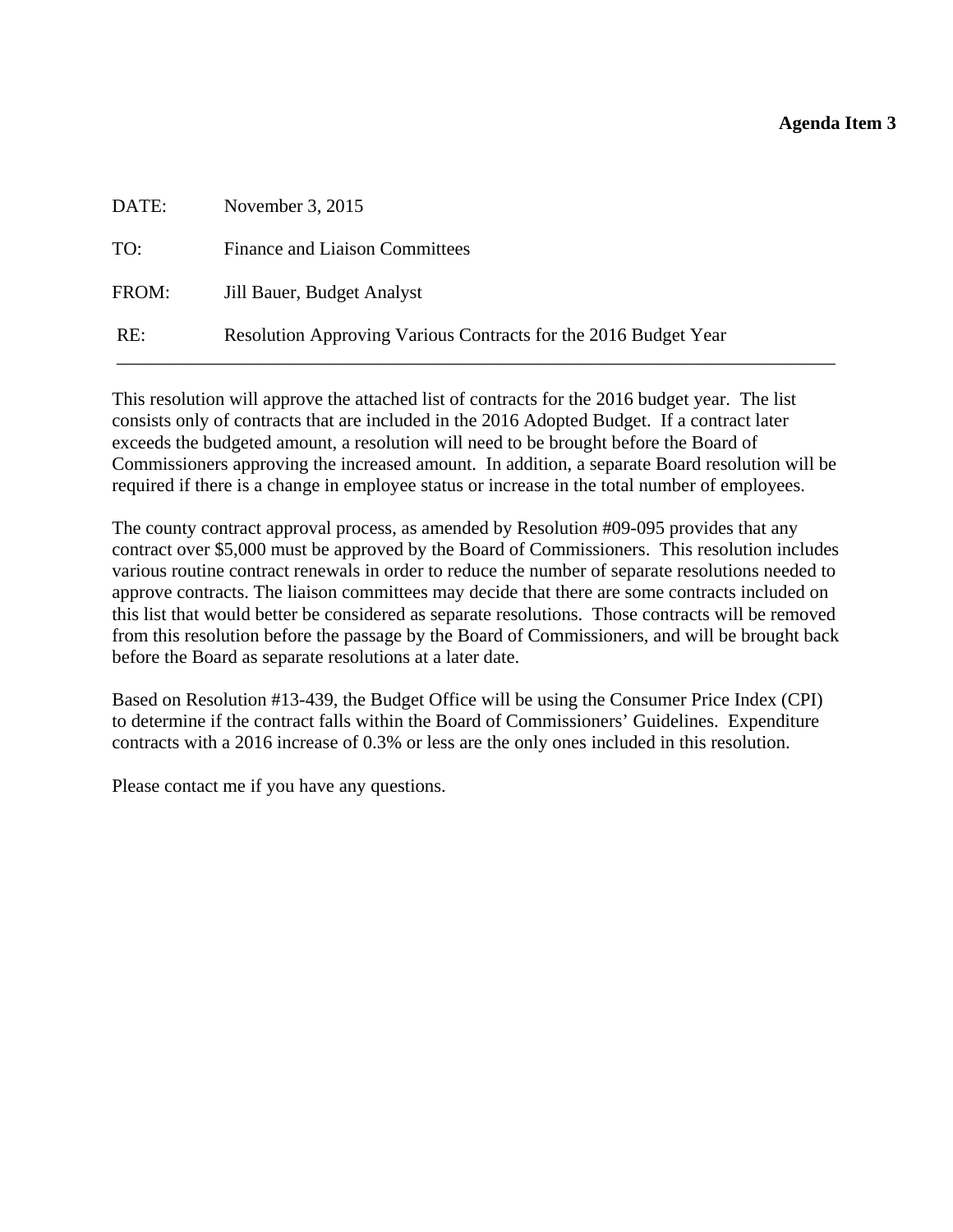Introduced by the Finance Committee of the:

# INGHAM COUNTY BOARD OF COMMISSIONERS

### **RESOLUTION APPROVING VARIOUS CONTRACTS FOR THE 2016 BUDGET YEAR**

WHEREAS, county policy requires that all contracts over \$5,000 be approved by the Board of Commissioners; and

WHEREAS, numerous contracts are approved by the Board of Commissioners each year, many of which are routine continuations of existing contracts; and

WHEREAS, funding for these contracts has been included within the 2016 Adopted Budget; and

WHEREAS, the budget also contains anticipated revenues and expenditures from certain grant programs, which will also require approval of agreements with granting agencies at various times during the fiscal year.

THEREFORE BE IT RESOLVED, that the Board Chairperson is authorized to sign agreements, contracts, and/or other documents related to grant programs and other county appropriations which are contained in the adopted budget, as listed in the attached document, subject to review by the County Attorney as to form and to certification by the Controller that 1) the total amount of revenues and expenditures and the net obligation to the County is not greater than what is budgeted; and 2) there is no change in employee status and no additional employees other than as authorized in the adopted budget.

BE IT FURTHER RESOLVED, that all grants and funding arrangements with entities whose fiscal years do not coincide with the County's fiscal year be considered authorized providing that they have been authorized in part in the adopted budget, and the remaining portion of the time period and funds are included in the Controller's Recommended Budget for the succeeding fiscal year.

BE IT FURTHER RESOLVED, that all contracts over \$5,000 that are not included in this resolution shall be approved by the Board of Commissioners by separate resolution.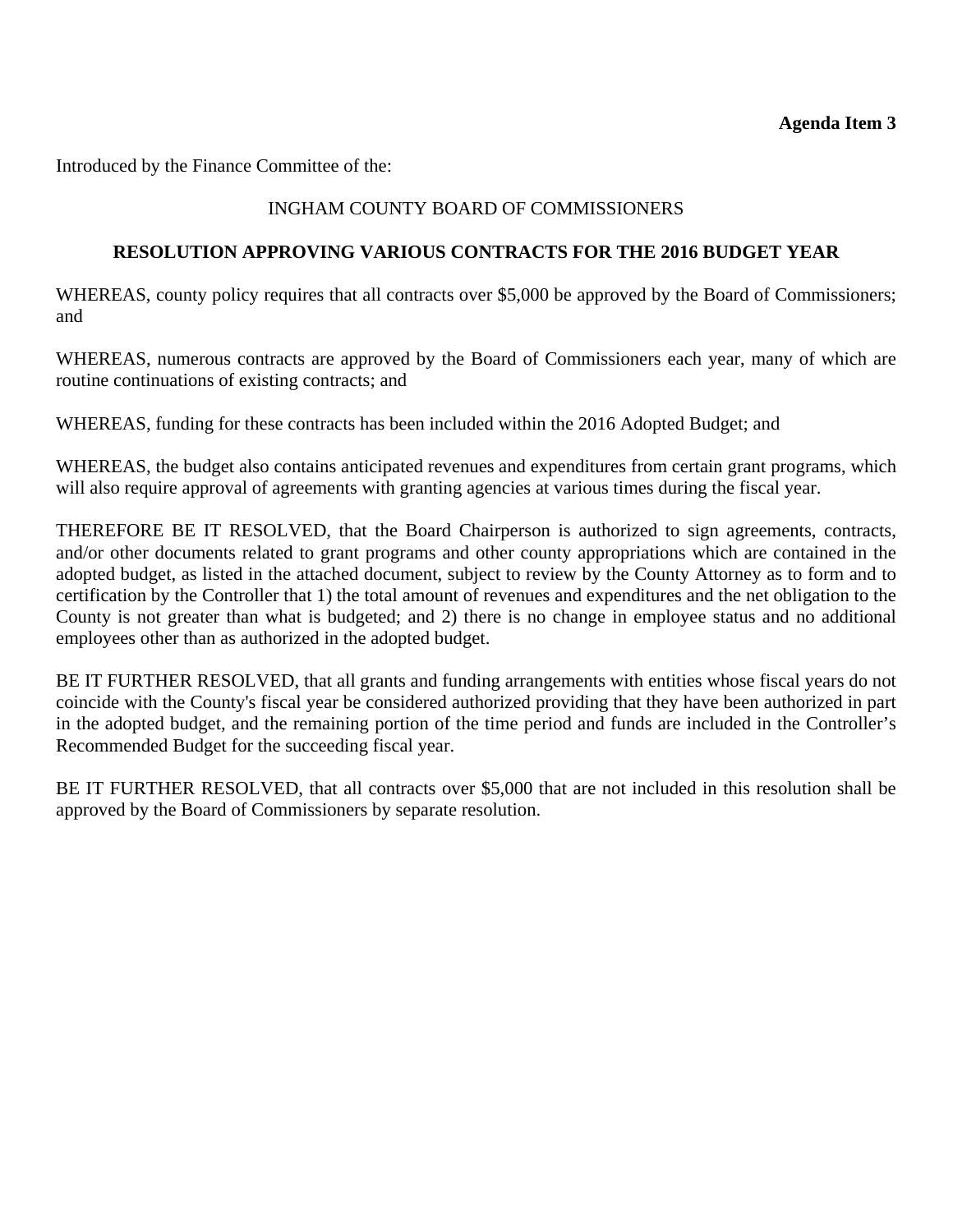| <b>LAW AND COURTS COMMITTEE</b> |                                                  |                                                                                       |                                      |          |           |                                    |                   |                         |                            |
|---------------------------------|--------------------------------------------------|---------------------------------------------------------------------------------------|--------------------------------------|----------|-----------|------------------------------------|-------------------|-------------------------|----------------------------|
| <b>DEPARTMENT</b>               | <b>CONTRACTOR NAME</b>                           | <b>REASON FOR CONTRACT</b>                                                            | <b>BEGIN DATE END DATE 2015 COST</b> |          |           | 2016<br><b>PROJECTED</b> over 2015 | Proj.<br>Increase | % Increase<br>over 2015 | <b>Funding Source</b>      |
| <b>Circuit Court</b>            | TEL/Thalner                                      | Techonology support for the<br>Courtrooms (excluding<br>Courtrooms 1 and 2)           | 01/01/16                             | 12/31/16 | \$23,000  | \$23,000                           | \$0               | 0%                      | General Fund               |
| <b>Family Court</b>             | Highfields                                       | Day Treatment Program -<br>transportation and behavioral<br>specialists               | 10/01/15                             | 09/30/16 | \$656,732 | \$656,732                          | \$0               | $0\%$                   | 50% JJM/50% State<br>of MI |
| <b>Family Court</b>             | Ingham Intermediate                              | Day Treatment Program -<br>teachers & para-professionals                              | 10/01/15                             | 09/30/16 | \$434,932 | \$434,932                          | \$0               | $0\%$                   | 50% JJM/50% State<br>of MI |
| <b>Family Court</b>             | Four Attorneys: Skinner,<br>Watson, Staake, Fish | Guardian-Ad-Litem contracts to<br>represent children in abuse and<br>neglect hearings | 01/01/16                             | 12/31/16 | \$200,000 | \$200,000                          | \$0               | 0%                      | <b>General Fund</b>        |
| <b>Family Court</b>             | Peckham, Inc. Footprints<br>Group Home           | Short Term Female Residential                                                         | 10/01/16                             | 09/30/16 | \$447,319 | \$447,319                          | \$0               | 0%                      | <b>JJM</b>                 |
| <b>Family Court</b>             | Peckham, Inc. Crossroads                         | Educational and vocational<br>program for delinquent youth                            | 10/01/16                             | 09/30/16 | \$319,542 | \$319,542                          | \$0               | 0%                      | 50% JJM/50% State<br>of MI |
| <b>Family Court</b>             | <b>House Arrest Services</b>                     | Home Detention including tethers<br>reduce out of home care                           | 10/01/16                             | 09/30/16 | \$30,000  | \$30,000                           | \$0               | 0%                      | General Fund               |
| <b>Family Court</b>             | Highfields                                       | Evening Reporting Program -<br>Transportation and Behavioral<br>Specialists           | 10/01/15                             | 09/30/16 | \$318,003 | \$304,588                          | $-$13,415$        | $-4%$                   | 50% JJM/50% State<br>of MI |
| <b>Family Court</b>             | Peter Brown                                      | Attorney contract to represent<br>delinquent youth in DL and TY<br>Cases              | 01/01/16                             | 12/31/16 | \$25,000  | \$25,000                           | \$0               | 0%                      | <b>General Fund</b>        |
| <b>Family Court</b>             | Michelle Shannon                                 | Attorney contract to represent<br>youth in DL Cases                                   | 01/01/16                             | 12/31/16 | \$12,000  | \$12,000                           | \$0               | 0%                      | General Fund               |
| Sheriff                         |                                                  | Lansing-Mason Ambulance   Inmate Ambulance Service                                    | 01/01/16                             | 12/31/16 | \$22,500  | \$22,500                           | \$0               | 0%                      | <b>General Fund</b>        |
| Sheriff                         | Morophotrust                                     | Software in Jail - Main/LiveScan                                                      | 01/01/16                             | 12/31/16 | \$7,000   | \$7,000                            | \$0               | 0%                      | General Fund               |
| Sheriff                         | Westlaw                                          | Inmate Law Library                                                                    | 01/01/16                             | 12/31/16 | \$3,984   | \$3,984                            | \$0               |                         | 0% Inmate Stores Fund      |
| Ingham County                   | Legal Services of South<br>Central Michigan      | income residents of Ingham<br>County                                                  | 01/01/16                             | 12/31/16 | \$20,000  | \$20,000                           | \$0               | 0%                      | <b>General Fund</b>        |